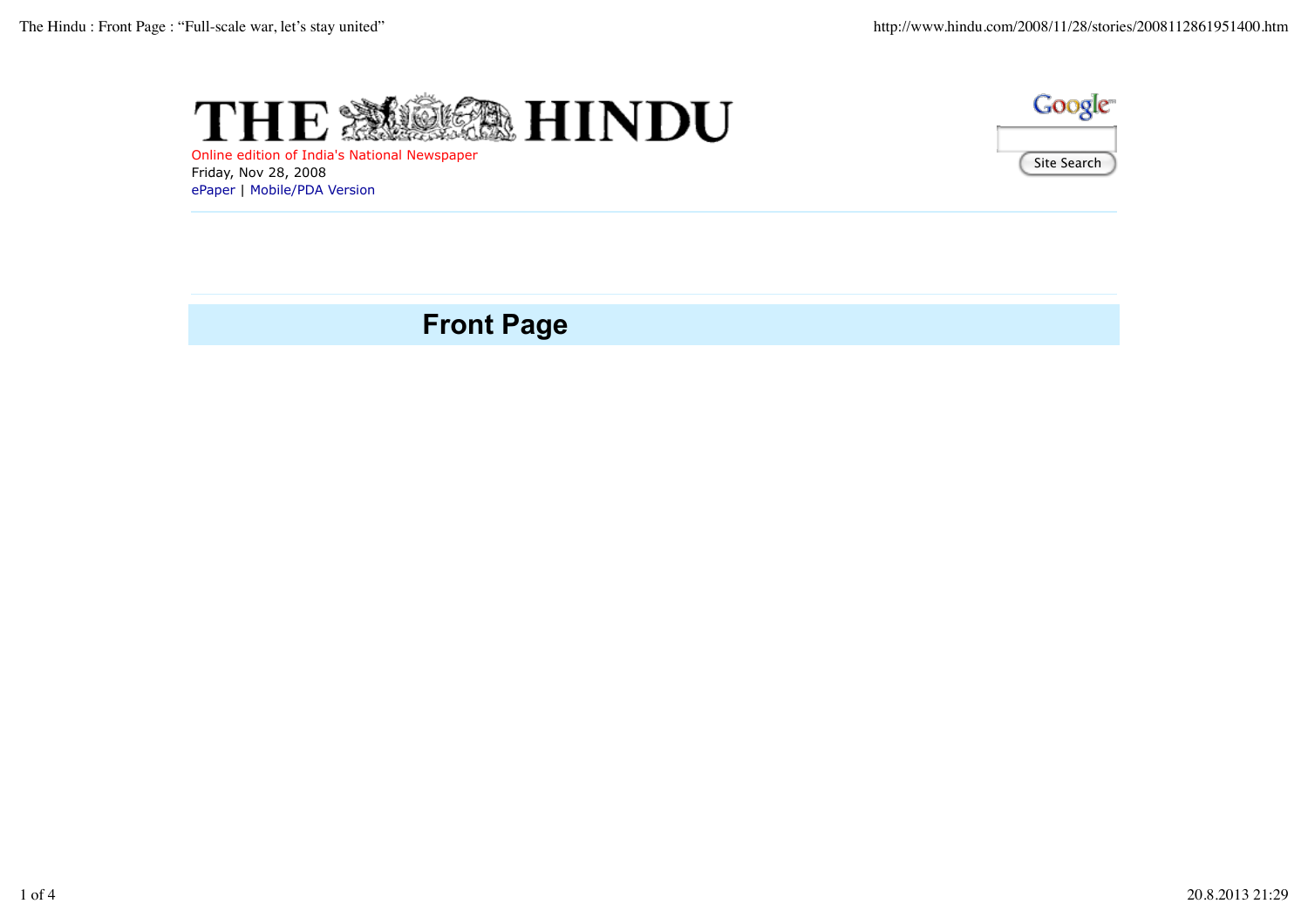News: ePaper | Front Page | National | Tamil Nadu | Andhra Pradesh | AdChoices<sup>1</sup> Karnataka | Kerala | New Delhi | Other States | International | Opinion | **Multiple** Business | Sport | Miscellaneous | Engagements | Advts: Retail Plus | Classifieds | Jobs | Obituary | **Sklerose**

Front Page

## **"Full-scale war, let's stay united"**

Sie leiden unter Special Correspondent

MS? Jetzt informieren!

**Studie**

www.clinlif …





**BJP leader L.K. Advani at the CST station in Mumbai, one of the sites of terror attack, on Thursday. — Photo: PTI**

NEW DELHI: The Bharatiya Janata Party has described the terrorist attacks in Mumbai as a "full-scale war on India" and said the need of the hour was for "the entire country to stay united and calm" to face the challenge.

"At this juncture, the country needs to fight the terrorist menace resolutely and stand together," Leader of Opposition L.K. Advani said.

Rashtriya Swayamsevak Sangh chief, K.S. Sudarshan expressed shock and anguish over the attacks, while extending "wholehearted support" to the government and security agencies in tackling the national crisis.

While Mr. Advani said the terrorists sought to "sever the country's economic nerve centre," the RSS chief saw a design to destroy the country.

The former Prime Minister, Atal Bihari Vajpayee, expressed similar sentiments, adding, "we have to crush terrorism unitedly."

Separately, party leaders met at the BJP headquarters here with Mr. Advani in the chair – BJP president Rajnath Singh was away in Rajasthan on an election



≣"⊟

### **News Update**

Stories in this Section

- Fierce fighting rages in Mumbai
- Political India responds unitedly
- Three Lashkar fidayeen captured
- V.P. Singh passes away
- Vulnerability of coastline in focus
- Lashkar was planning fidayeen attacks in Mumbai
- Heart-rending scenes in hospital
- Mumbai policemen who led from the front
- Hospitality industry as soft target
- Symbols of inhumanity will be pursued: Congress
- Those tense hours
- NSG closing in on Jewish centre
- "Full-scale war, let's stay united"
- Manmohan talks tough, warns neighbours
- Caught in the crossfire, 9 foreign nationals killed
- Their brush with death
- We must rebuild what was destroyed: Ratan Tata
- U.S. offers assistance
- Beastly act, say Muslim bodies